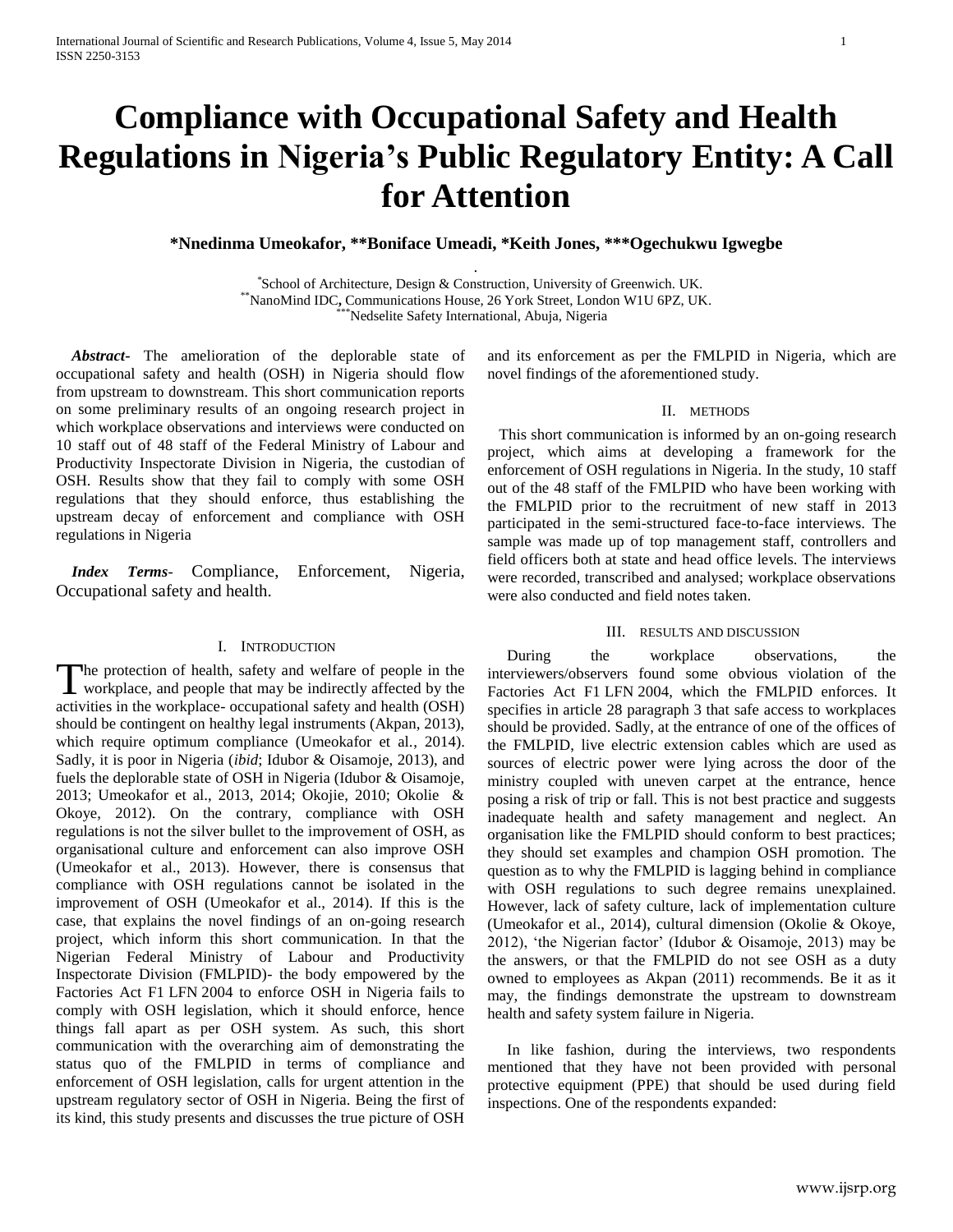## '…*In fact, how can you enforce the use of PPE whereas you the inspector is not wearing any?'*

Analytically, the above situation constitutes a violation of article 47 and 48 of the Factories Act F1 LFN 2004, and hampers enforcement. However, the FMLPID may argue to be technically exempted in the definition of premises (Factories Act F1 LFN 2004, article 87 paragraph 7), whereas they should aim at attaining best practice and optimum OSH. Furthermore, all the respondents complained of lack of training as a major hindrance to the work; some claimed to have been advised to train themselves by the senior management, due to lack of funds. This is despite their academic backgrounds, which are outside of health and safety. In particular one respondent stated:

> '*Since I joined the ministry in (*censored by authors to avoid identifying respondent*), I have not been trained. I use my brain to work'*.

The role of trainings in promoting health and safety is echoed by (Adenuga et al., 2007; Akpan, 2011; Idubor & Osiamoje, 2013; ILO, 2001; Occupational Safety and Health Convention, 1981 (No. 155)), how much more its role in health and safety enforcement (Umeokafor et al., 2014) and in attaining best practice. Failure to provide training is also a violation of the article 23 of the Factories Act F1 LFN 2004, which specifies training of workers. The implications of these when factored in is not only a loss of confidence in the entire OSH regulatory system, but also a denial of social duties and justice, and a suggestion of incompetent enforcement officers.

 During the interviews, it was observed that the display screen equipment (e.g., keyboards, mouse, display screen, furniture and environment) at the FMLPID was inadequate, hence fails to demonstrate best practice. This also violates article 10 paragraph 1 of the Factories Act F1 LFN 2004, which requires the provision of adequate lighting (work environment), but does not cover keyboards *inter alia.* Other findings include but not limited to only the Director of the FMLPID being able to shut down a workplace violating OSH laws (i.e., issue prohibition notices). According to the respondents, they are instructed to report any workplace violating the Factories Act of 2004 to the Director of FMLPID, who will visit the workplace and take necessary actions. This is irrespective of the distance of the workplace to the head office (i.e., the Director's office) and the extent of violation of OSH laws. This is not best practice; it contravenes article 38 of the Factories Act F1 LFN 2004, which empowers inspectors to issue prohibition notices where need be. However, it can be argued that this may be to avoid abuse of power by the field inspectors, but this should not be in contravention of OSH laws or at the detriment of OSH.

 Granted that the FMLPID may argue that the existing OSH legislation technically excludes their workplace in the definition of its premises as seen in article 87 paragraph 7 of the Factories Act F1 LFN 2004**,** it should be noted that FMLPID acknowledges the limitations of the Factories Act F1 LFN 2004 and supposedly compliments it with international standards. As a result, their operations should be based on best practices, hence aiming at achieving OSH. Nevertheless, a call for attention especially from the international community, reporting findings of this nature and demonstrating the level of decay in the OSH

system and its enforcement in Nigeria is worth more than an academic publication.

### IV. IMPLICATIONS

 One of the implications of the non-exemplary actions of the FMLPID is already evident above, as they will find it difficult to enforce OSH regulations, which they oversee e.g., provision of PPE. The FMLPID also registers losses of huge amount of supposed revenues from fines and penalties, provision of trainings to workplaces, selling of OSH material *inter alia.* There are other cost implications that compound the problematic state of OSH in Nigeria e.g., loss of materials and investment. In addition to the evidence for prosecuting offenders being lost due to the bureaucracy in shutting down a violating workplace, lives and properties are also at risk and even lost.

### V. PROPOSALS

 Both compliance with OSH regulations and exemplary leadership have been demonstrated as vital in OSH improvement (Umeokafor et al., 2013; Umeokafor et al., 2014). The role of the upstream sector in the management of activities in business can attest to this, hence adequate attention to OSH regulatory system at public entity level is crucial. In order to achieve optimum OSH, the FMLPID should conform to best practices irrespective of the limitations of the Factories Act F1 LFN 2004; it will help to address key issues highlighted in this paper and those uncovered. Also, the Labour, Safety, Health and Welfare Bill of 2012, which will repeal the Factories Act F1 LFN 2004 should signed into law.

#### **REFERENCES**

- [1] O.A. Adenuga, A.A. Soyingbe, and M. A. A Ajayi, Study on selected safety measures on construction Companies in Lagos, Nigeria. RICS (Cobra), 2007.
- [2] Akpan, E. I. Effective safety and health management policy for improved performance of organizations in Africa*.* International Journal of Business and Management 2011. 6 (3).
- [3] Akpan, U. N. Occupational safety and health systems in Nigeria. A country paper presented at the African Regional Labour Administrator (ARLAC) Tripartite Workshop on strengthening occupational safety and health system for the excluded, Zambia, November 4-8, 2013.
- [4] C-155 Occupational Safety and Health Convention, 1981 (No. 155) Convention concerning Occupational Safety and Health and the Working Environment (Entry into force: 11 Aug 1983) retrieved from [http://www.ilo.org/dyn/normlex/en/f?p=NORMLEXPUB:12100:0::NO::P12100\\_](http://www.ilo.org/dyn/normlex/en/f?p=NORMLEXPUB:12100:0::NO::P12100_ILO_CODE:C155) [ILO\\_CODE:C155](http://www.ilo.org/dyn/normlex/en/f?p=NORMLEXPUB:12100:0::NO::P12100_ILO_CODE:C155)
- [5] Federal Republic of Nigeria. Factories Act 126 CAP. 126 L.F.N. 1990 CAP. F1 L.F.N. 2004. Lagos Judiciary Library, Lagos, Nigeria, 2004.
- [6] E. E. Idubor, & M. D. Oisamoje, An exploration of health and safety management issues in Nigeria's efforts to industrialize. European Scientific Journal, 2013, 9 (12):154-169.
- [7] International Labour Office. Guidelines on occupational safety and health management systems ILO-OSH, 2001.
- [8] O. Okojie, System for reporting occupational diseases in Nigeria. African Newsletter on Occupational Health and Safety, 2010, 20 (3): 51-53.
- [9] K. C. Okolie, & P.U. Okoye, Assessment of national cultural dimensions and construction health and safety climate in Nigeria. Science Journal of Environmental Engineering Research, 2012, 6 pgs.